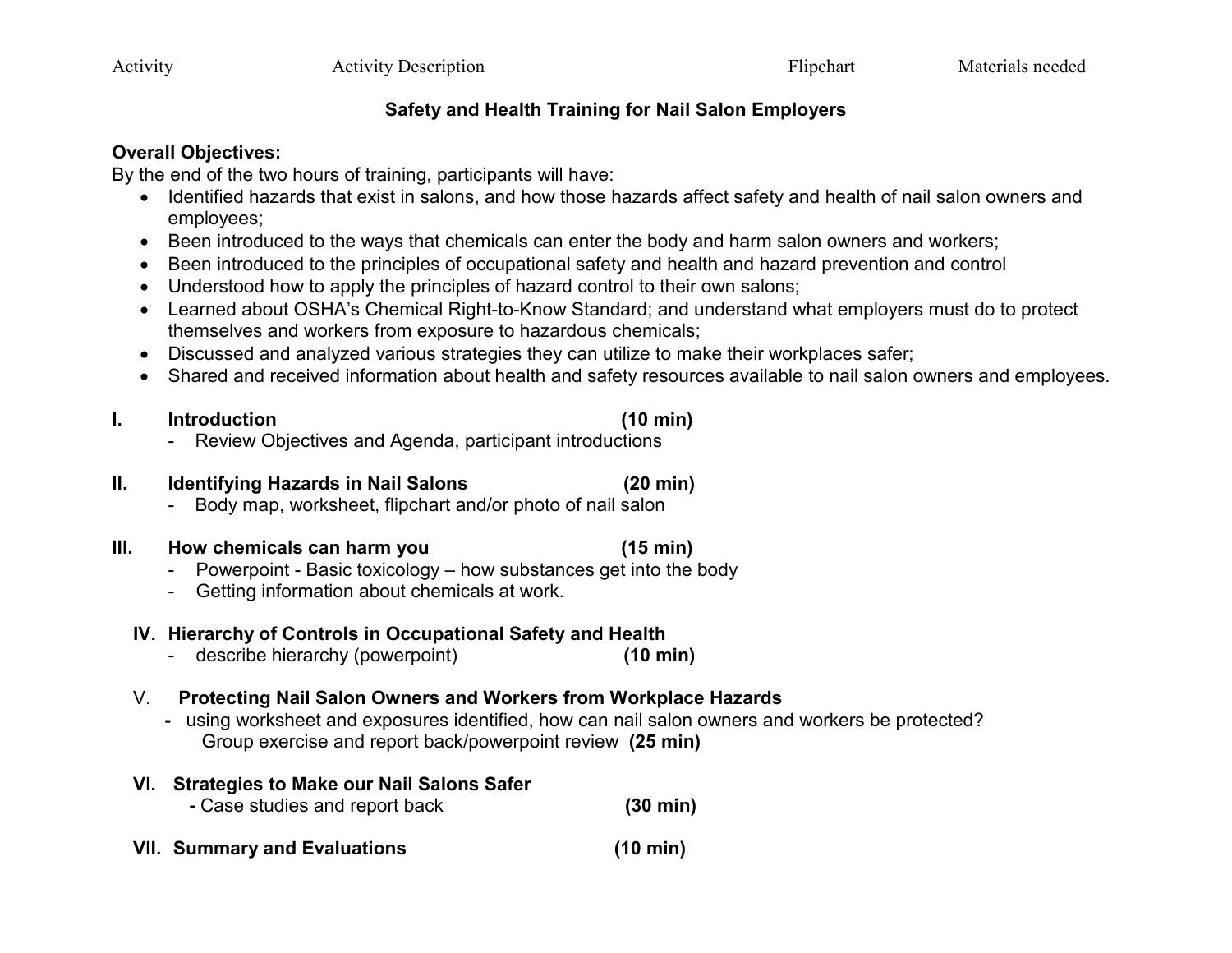| 1:00 | Introduction                             | • Sign in<br>• Welcome<br>• Review training objectives and agenda<br>• Have participants introduce themselves and why they are attending<br>• Explain why it is important for both nail salon employers and workers to<br>learn about health and safety hazards and ways to protect themselves                                                                                                                                                                                                                       |                                                                                                  | Agenda<br>Sign In                                                                  |
|------|------------------------------------------|----------------------------------------------------------------------------------------------------------------------------------------------------------------------------------------------------------------------------------------------------------------------------------------------------------------------------------------------------------------------------------------------------------------------------------------------------------------------------------------------------------------------|--------------------------------------------------------------------------------------------------|------------------------------------------------------------------------------------|
| 1:10 | Identifying<br>Hazards in Nail<br>Salons | • Brainstorm in large group: What are the hazards that exist in nail<br>salons?<br>- Define the word "hazard" (something that can that can hurt you or harm<br>your health)<br>- Divide participants into small groups, and ask them to discuss the hazards<br>that they face on the job, and to list the symptoms that they associate with<br>these hazards. Ask them to fill out the worksheet Ask the group                                                                                                       | $#1 - Write: HAZARDS$<br>and SYMPTOMS, and list<br>items as participants offer<br>their answers. | • Sticky dots<br>$\bullet$ Tape<br>• Markers<br>• Body maps<br>• HAZARDS Worksheet |
|      |                                          | - Report back, each group giving one answer at a time, and posting on<br>the flipchart                                                                                                                                                                                                                                                                                                                                                                                                                               |                                                                                                  |                                                                                    |
|      |                                          | <b>OR</b><br>. Identifying hazards using a body map: Give every participant a body map,<br>along with sticky dots. Ask them to put a sticky dot on every part of their<br>body "where it hurts" or "where they feel sick" from the work they do. Ask<br>them to tape their maps to the wall, and ask several of the participants to talk<br>about their body map.                                                                                                                                                    |                                                                                                  |                                                                                    |
|      |                                          | - Points that can emerge:<br>1. Most hazards in the salon can be chemical (nail polish, removers,<br>acetone), biological (fungi, hepatitis B or C) or ergonomic (muscle and<br>joint aches and pains). Others may also be identified (poor indoor air<br>quality, electrical hazards, workplace violence, etc)<br>2. Beauty Salon work can be dangerous to our health. We may not see<br>the chemicals or the infectious agents, but they can harmful to health,<br>and it may be hard to connect symptoms to work. |                                                                                                  |                                                                                    |
|      |                                          | - Many chemicals are used in the salons, and workers and employers need<br>to know about how those particular substances can affect their health.                                                                                                                                                                                                                                                                                                                                                                    |                                                                                                  |                                                                                    |